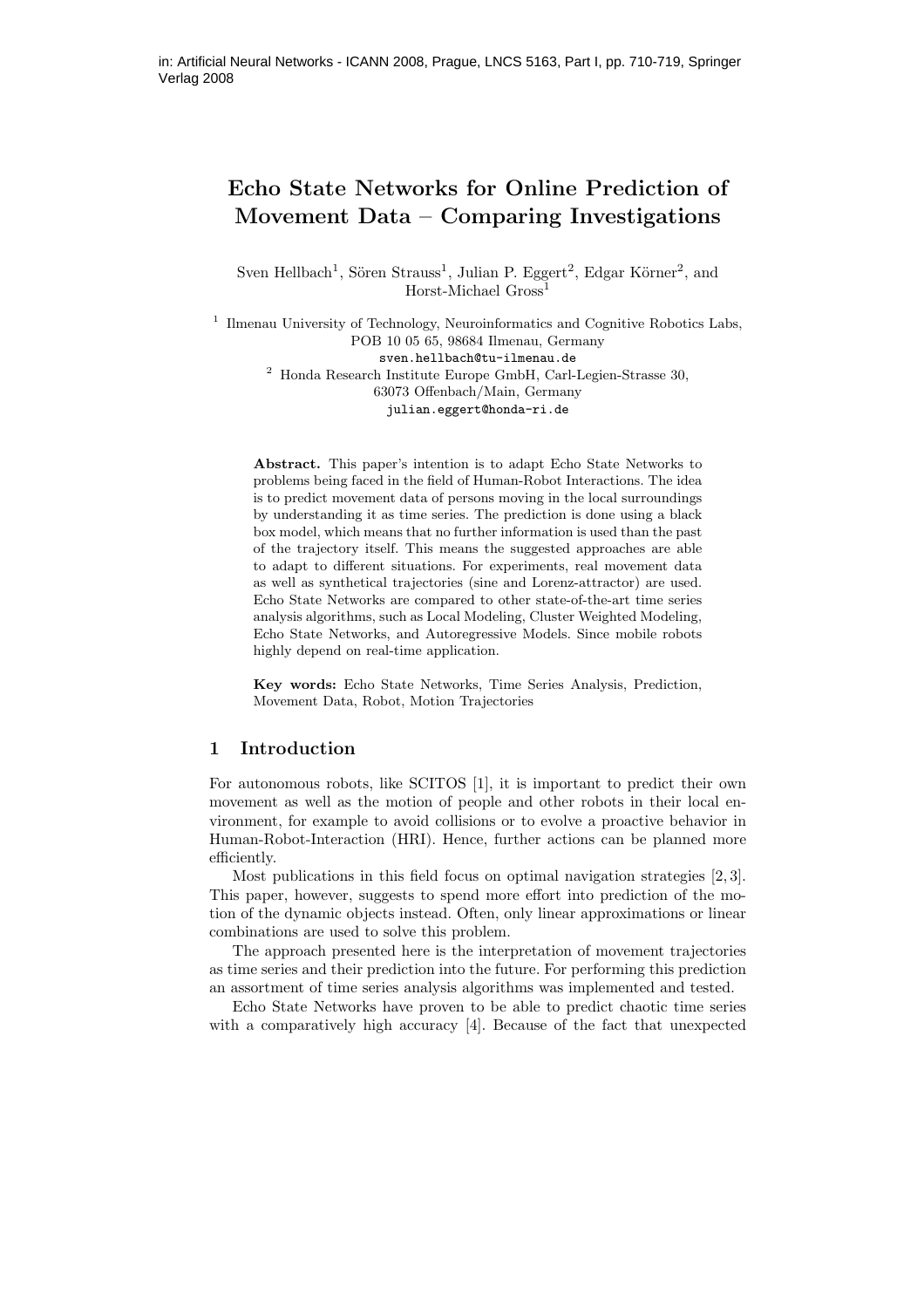behavior can occur, movement data can also be understood as chaotic time series. Echo State Networks should be able to predict such data well. Their usage for the prediction of movement data has – to our best knowledge – not been investigated yet.

For an application of Echo State Networks, the movement trajectory of a person in the vicinity of the mobile robot, typically gained from a person tracker like [5] needs to be presented as a time series. For this reason, the given trajectory of the motion is now interpreted as T with values  $s_i$  for time steps  $i = 0, \ldots, n-1$ :

$$
\mathcal{T} = (\mathbf{s}_0, \mathbf{s}_1, \dots, \mathbf{s}_{n-1})
$$
\n<sup>(1)</sup>

Each  $s_i$  can be assumed as the tracked object's position, e. g. in a three dimensional Cartesian state space  $\mathbf{s}_i = (x_i, y_i, z_i)^T$ . Basically, the prediction for each future point on the trajectory is done iteratively for up to 500 time steps (about 8.3 seconds of motion using a sampling rate of 60 Hz).

The prediction in general takes place with the so-called black box model which means that no further background information is used than the past trajectory itself. The aspired prediction shall follow the trajectory's characteristics, which can be found in their past. Furthermore, no explicit model is given, to be able to freely adapt to new types of trajectories, i. e. new situations.

The following section at first briefly explains the principles of Echo State Networks and introduces different versions. In section 3, experiments and comparisons of the results on the movement data are presented, while the last section concludes this paper.

# 2 Echo State Networks

It is commonly known, that Neural networks are well suited for function approximation tasks. For the specific task of predicting time series, Echo State Networks (ESNs) are often used recently[4].

## 2.1 Principle

ESNs have some specific features which differ from "standard" neural networks: The hidden layer consists of neurons which are randomly connected (see Fig. 1). If the connectivity is low, this layer provides independent output trajectories. For this reason, the hidden layer is also called *reservoir*. Furthermore, there are neurons which are connected to circles in the reservoir, so that past states "echo" in the reservoir. That is the reason why only the current time series value  $s_n$  is needed as input.

The weights of the reservoir determine the matrix  $W<sup>r</sup>$ . In [4], it is mentioned that the spectral radius *spec* of this matrix<sup>3</sup> is an important parameter and must not have values above 1.0 to guarantee stable networks. The randomly initialized reservoir matrix  $W<sup>r</sup>$  can easily be adapted to a matrix with a desired spectral

<sup>3</sup> The spectral radius of a matrix equals to the largest Eigenvalue.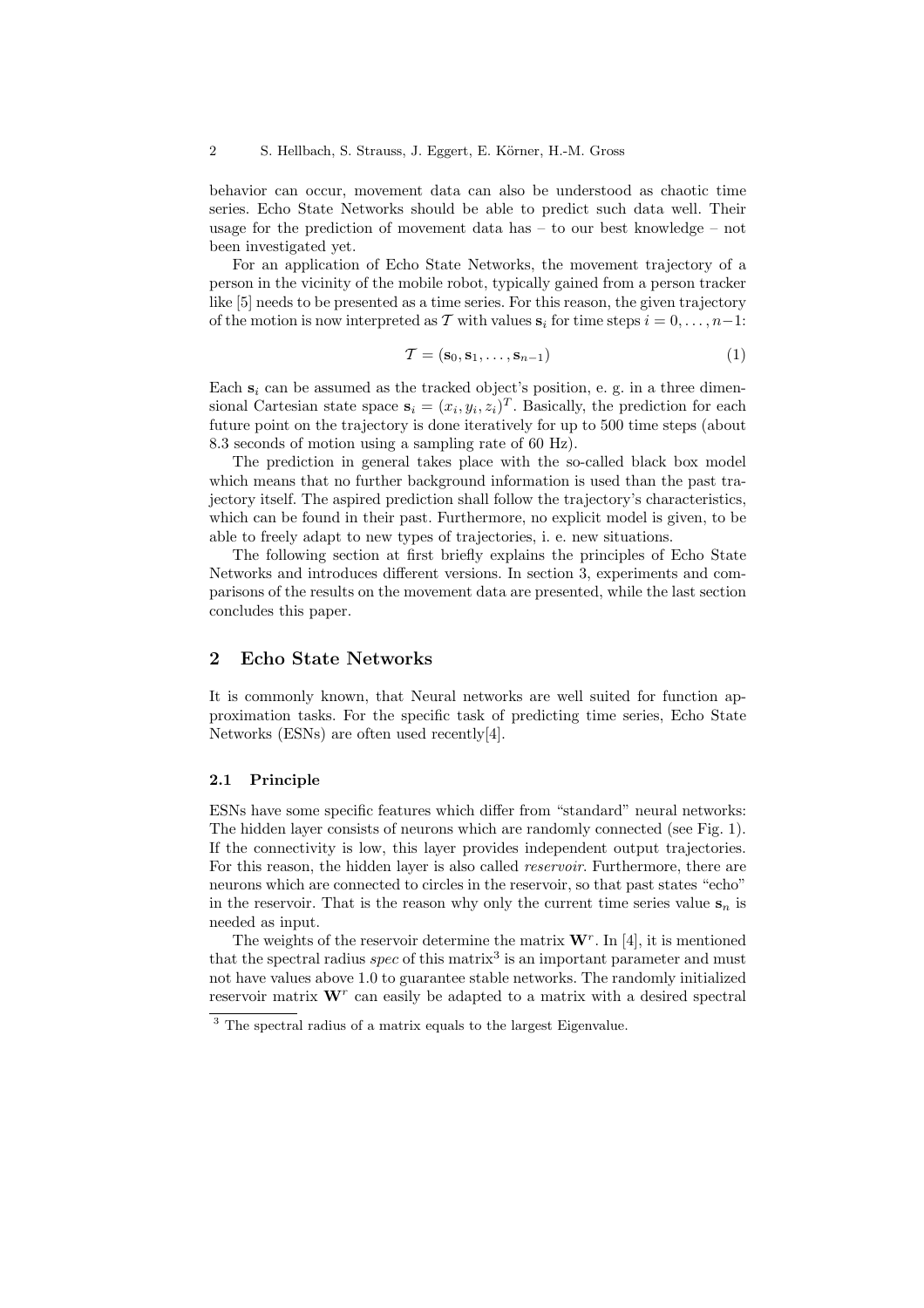

Fig. 1. The design of Echo State Networks has some characteristic features. In addition to the randomly connected reservoir  $r_n$ , the training algorithm is pretty simple for neural networks: Only the output weights  $\mathbf{w}_{out}$  are adapted.

radius. However, [6] argued that networks with a spectral radius close or slightly above 1.0 may lead to better results. Both possibilities are evaluated for their suitability for motion prediction.

Furthermore, the sparseness of the reservoir matrix plays an important role. A sparse reservoir matrix means that most of the weights in the reservoir are set to zero. This can be interpreted as the reservoir being decomposed into subsets, which are responsible for basic signals being overlaid by the output layer. As suggested in [4] and [6] both sources, about 80% of the weights are set to zero.

Another characteristic of ESNs is that only the output weights  $\mathbf{w}_{o}ut$  are adapted and learned. All other weights (input, reservoir, feedback) are chosen randomly and stay static.

#### 2.2 Training and Application

For training, the network is initialized randomly, and the training time series is used as network input step by step. The internal states  $r_n$  are calculated by using the following recursive equation:

$$
\mathbf{r}_n = f(\mathbf{W}^r \cdot \mathbf{r}_{n-1} + \mathbf{w}_{in} \cdot \mathbf{s}_n + \mathbf{w}_{back} \cdot \mathbf{o}_{n-1})
$$
(2)

 $\mathbf{r}_n$  describes the internal state at time step n. W<sup>r</sup> stand for the reservoir matrix, while  $w_{in}$  and  $w_{back}$  are the weights at the respective edges (See Fig. 1), while f is the transfer function of the reservoir neurons which can be the Fermi-function or the hyperbolic tangent.

From a predefined starting point, the internal states  $r_n$  can be combined to a matrix R. The starting point should be around the time step 100 or later to overcome possible bad initial values in the network. The adaption step for the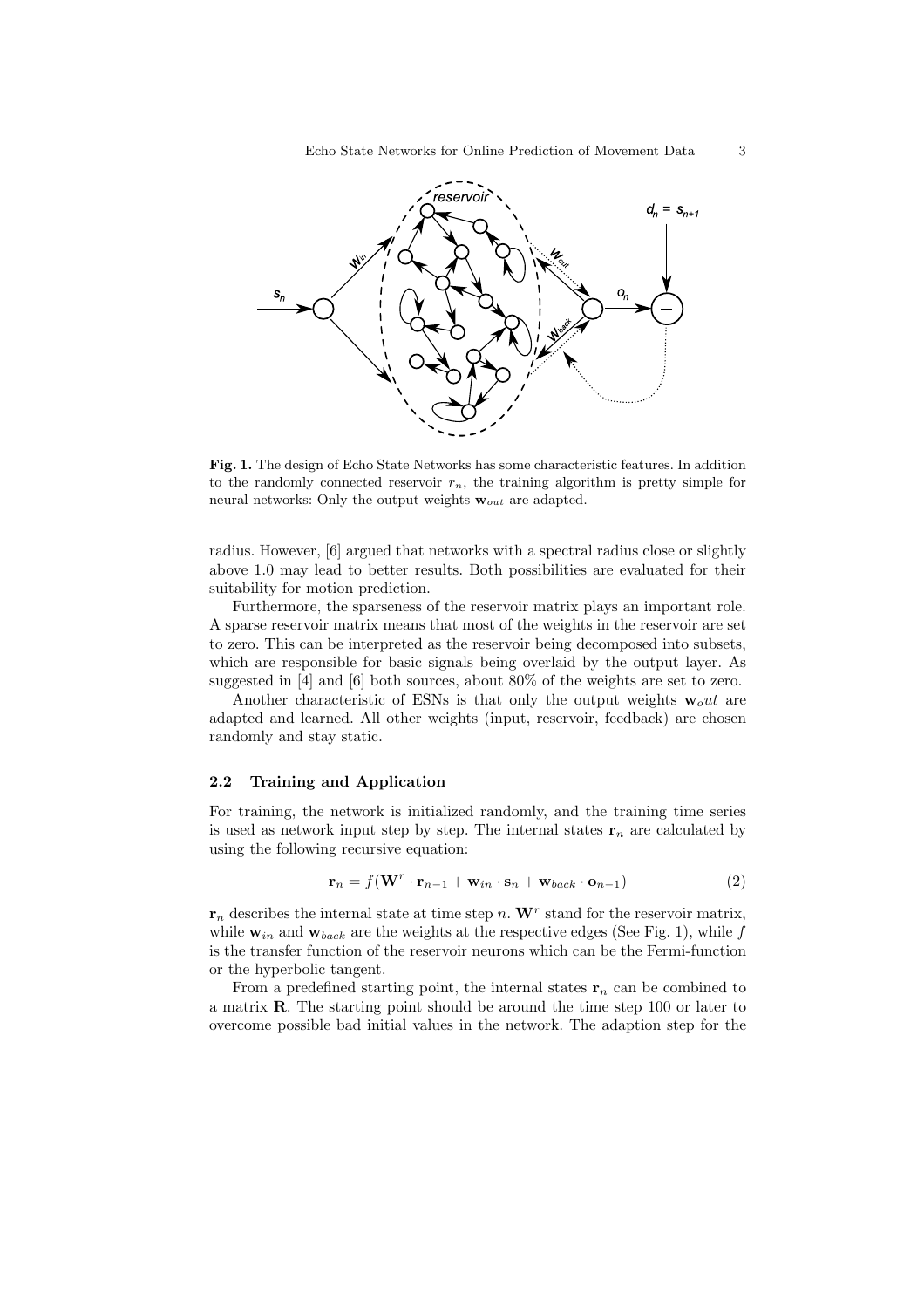output weights  $\mathbf{w}_{out}$  is a linear regression using this matrix and the vector of the related output values o:

$$
\mathbf{w}_{out} = (\mathbf{R}^T \mathbf{R})^{-1} \mathbf{R}^T \mathbf{o}.
$$
 (3)

After weight adaption, the network can be applied for prediction. Thereto, the network is fed again with the whole trajectory data as input, this time step by step. If the prediction is taking place (i. e. reaching the last known point in time) the output is fed back to the input. So, the last network output is used as the next input to be able to generate more than one prediction step. In our experiments, up to 800 prediction steps are generated.

## 2.3 Enhancements

In [6] some additional Echo State Network features are introduced, like an online adapting rule and a plasticity rule to adapt the Fermi transfer function parameters in the reservoir (intrinsic plasticity). Furthermore, additional weights such as a direct input-output  $(\mathbf{w}_{dir})$  weight and a loop at the output neuron  $(\mathbf{w}_{rec})$ are suggested. Apart from the online rule, all other of those enhancements were evaluated and tested.

Intrinsic plasticity is performed online. It helps to adjust the reservoir transfer functions for better adapting to the current prediction task. It takes place before starting the learning of the output weights and shouldn't last longer than 200 time steps, otherwise predictions could get instable. Unfortunately, intrinsic plasticity has the effect that the eigenvalues and thus the spectral radius of the reservoir matrix increases.

Since in Echo State Network a huge number of parameters can be adjusted, a more automated process would be reasonable, especially, for those network weights, which are not changed during the regular training process, i. e. the  $w_{in}$ ,  $\mathbf{w}_{back}$ , and  $W^{r}$ . This paper suggests to use multiple instances of the network, as a kind of simple stochastical search in the parameter space. All instances are trained using the same input data, after initializing the fixed weights diferrently (in a random manner). During the training process, the output of each network is compared with the corresponding values of the training trajectory. The network showing the best prediction results for the yet unknown training data is then selected for further application.

# 3 Motion Prediction

The algorithms presented in this paper are intended to be used for motion prediction to enable a mobile robot evolving a proactive behavior in HRI. To be comparable and reproduceable, however, movement data taken from the University of Glasgow is used [7]. This benchmark data is available as 3D coordinate representation for each limb of a human performing a certain action, e. g. walking (see Fig. 2). Using this data is even more challenging, because several basic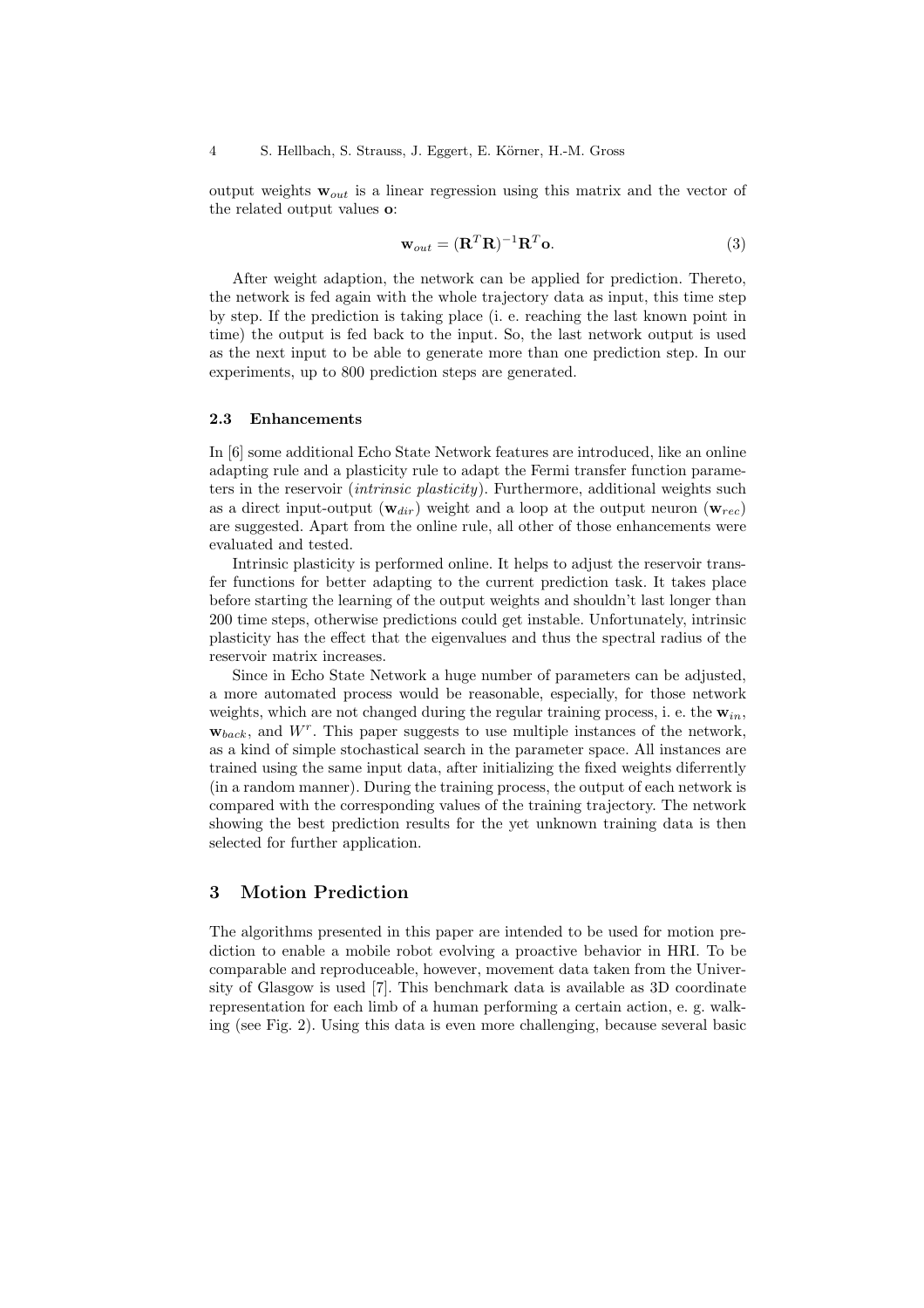

Fig. 2. Example of movement data from the University of Glasgow. Shown are the body points from which data is available (a) and an exemplary trajectory of the movement of the left ankle while walking in circles (b).

motions are combined (i. e. intrinsic movement, e. g. of the foot combined with the walking direction). The data set consists of 25 trajectories containing 1,500 up to 2,500 sampled points.

#### 3.1 Test Conditions

Trajectories Besides the movement data coming from the University of Glasgow, periodical and "standard" chaotic time series are used. All time series are three-dimensional.

The movement data has a resolution of 60 time steps per second, so that an average prediction of about 500 steps means a prediction of 8.3 seconds into the future. Present movement prediction techniques last considerably shorter.

The periodical trajectories consists of up to three superimposed sine waves, with each dimension being independent from the others.

As chaotic time series the Lorenz-Attractor is used. It is a simple system of differential equations where the single dimensions are not independent. This time series is a typically chaotic one, so small changes in a state leads to dramatic differences after a short time period.

Quality Measures For comparing the prediction results, some kind of quality measures are necessary. The used quality measures are based on the normalized mean square error NMSE. Hence, the standard mean square error is normalized using the variance  $\sigma^2$  of the time series.

$$
NMSE = \frac{1}{N \cdot \sigma^2} \sum_{i=1}^{N} (\mathbf{s}_i^{pred} - \mathbf{s}_i^{orig})^2 = \frac{MSE}{\sigma^2}
$$
(4)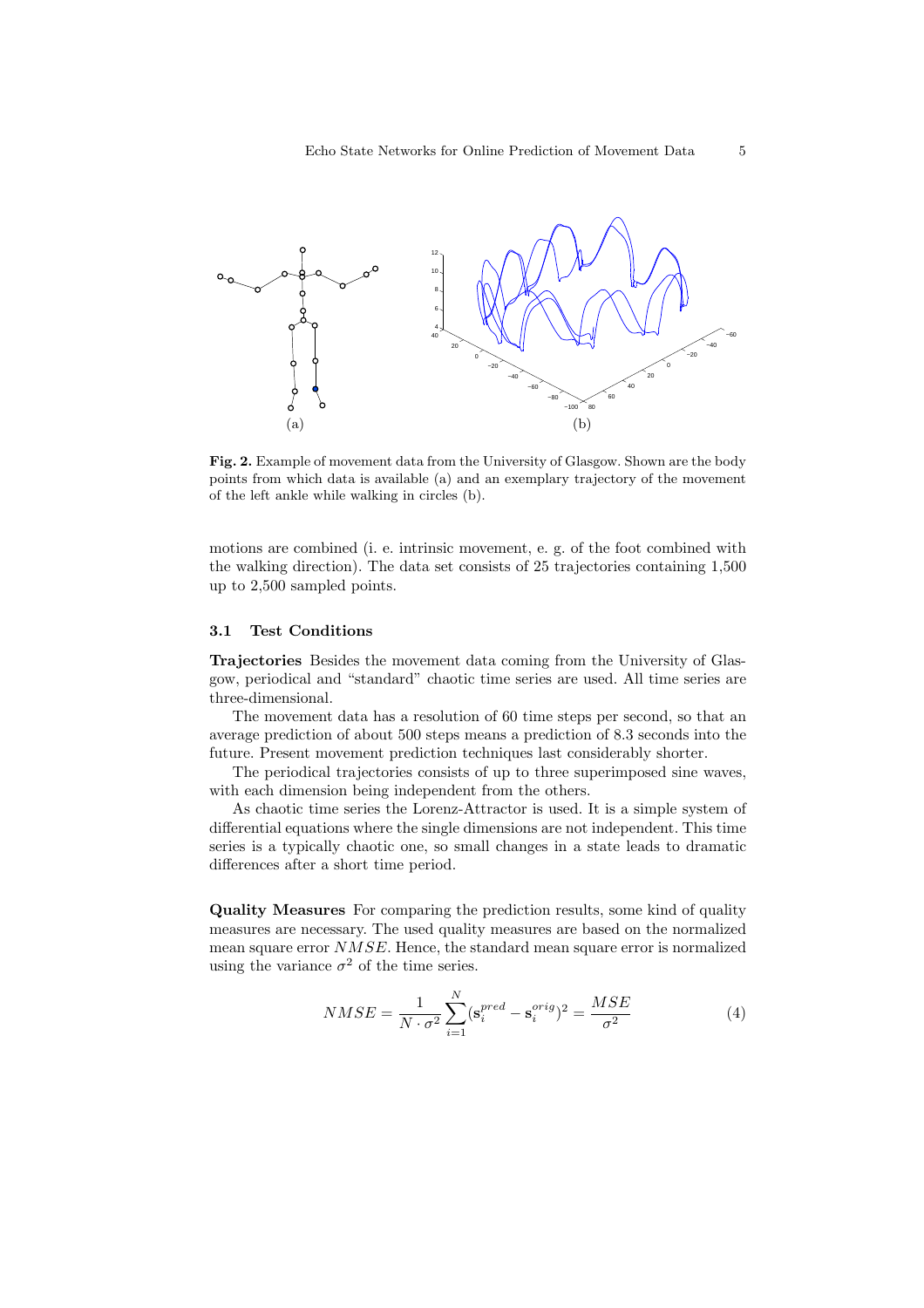Since the trajectories are three-dimensional and dimensions with greater difference are supposed to be more important, the highest variance of all dimensions is used as normalization.

Two different kinds of the defined measure are used. The first one, the short term error  $STE$ , is responsible for evaluating a short period of the prediction. It uses the first  $N = 75$  predicted output values (which means 1.25 sec) with a weighting of  $\frac{1}{f}$  of the f-th prediction step. Since some of the algorithms show the tendency to drift away, the performance is furthermore evaluated using the long term error LTE, which uses all prediction steps with a weighting of  $\frac{1}{\sqrt{f}}$ .

## 3.2 Reference Algorithms

Time Series Analysis Algorithms Echo State Networks are compared to other state-of-the-art time series analysis algorithms, to be able to assess not only their absolute performance. They have been reimplemented in MatLab, following the methods described in the respective papers. Again, the black box model is used to have a similar starting point for all approaches.

- 1. Autoregressive Models assume a linear relation in the observed time series which means that any time series value can be determined by using a linear combination of p previous values. Different approaches can be used to determine these linear coefficients. The Wiener Filter, the Durbin-Levinson algorithm and the Yule-Walker equations were used to calculate the coefficients. For further details see [8] and [9].
- 2. Local Modeling: This algorithm tries to find similar states of the observed trajectory. Therefore, the usually low dimensional time series is transformed in a higher dimensional space, the so-called embedding space. Details from this algorithm can be found in [10] and [11].
- 3. Cluster Weighted Modeling: This approach is similar to the Local Modeling but from a probabilistic point of view. Hence, the embedding space is clustered with Gaussians. For more details see [10] and [11], too.

Trivial Comparison Algorithms The first algorithm, defining the baseline, is a simple repetition of the last observed time series value and is called repetetive algorithm in the following. Also a linear algorithm is used as reference. This algorithm simply does a linear approximation based on the last two points of the time series. The result of the better one is used as reference. Both algorithms have to be outperformed clearly to get useful predictions.

## 3.3 Test Results

The following tests are to demonstrate the advantages and disadvantages of the Echo State variants and the other time series analysis algorithms presented within this paper. For the application of the algorithms, a lot of parameters had to be specified. The paramter values presented in the following are chosen after extensive tests, which cannot be not discussed here, because of space limitations.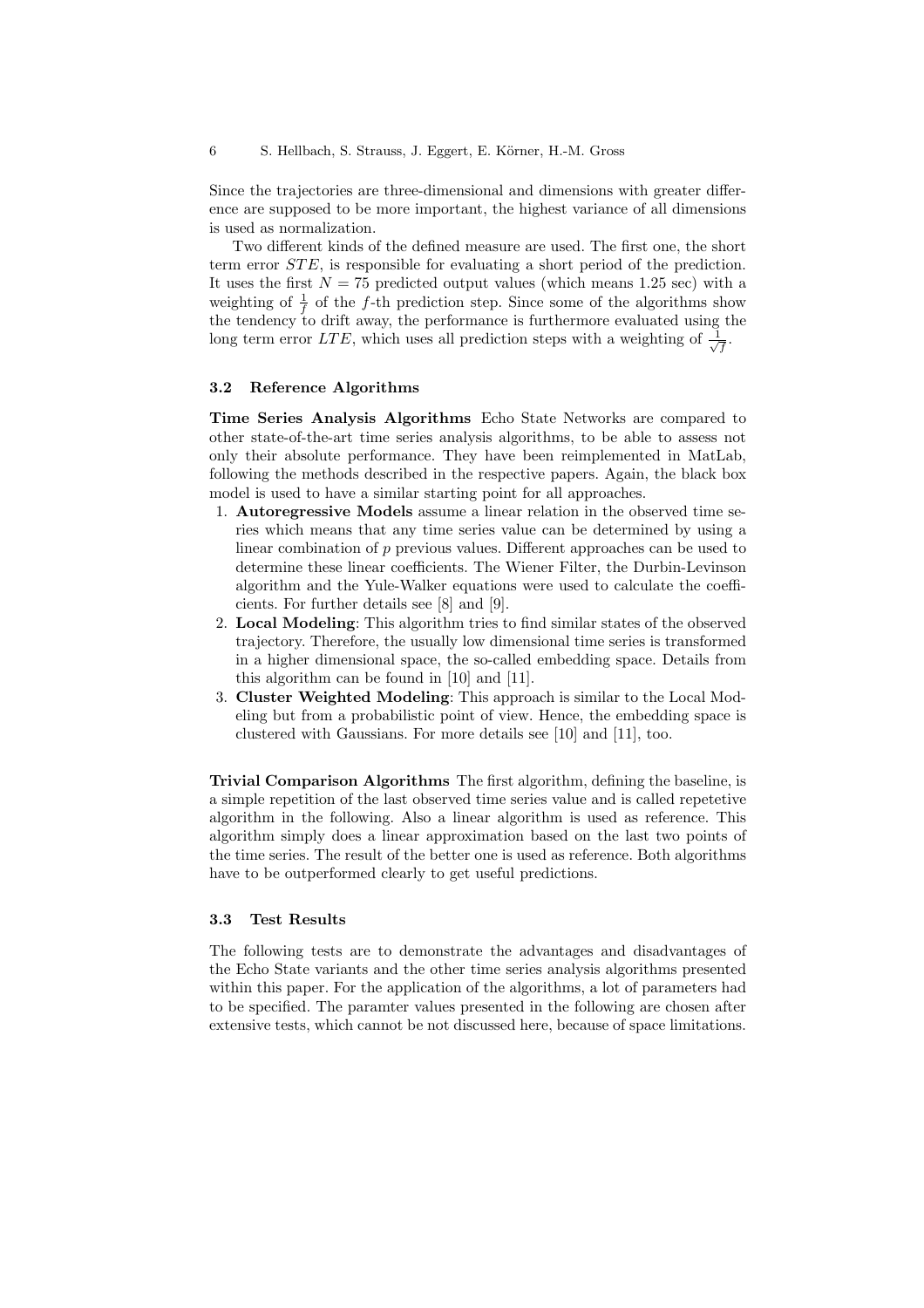

Fig. 3. The graphs show the  $STE$  (a) and  $LTE$  (b) plotted for each of the Echo State Network version tested on 1D and 3D movement data. The ordinate uses a logarithmic scale. Hence, lower values mean a better prediction. The error bars represent the standard deviation from the mean. The different tests are labeled with "Jaeger" and "Steil" using the networks presented in [4] and [6] respectively. For Jaeger networks, two versions are tested. On the one hand, parameters, like number of neurons, spectral radius, and sparseness of the reservoir, where set to fixed values. On the other hand, those parameters are obtained randomly. For Steil networks, the number of neurons is increased (25, 100, 250). Additionally, version 3 of Steil network uses input  $s_{n-1}$  and  $s_{n-2}$  as input (not only  $s_{n-1}$  as for all other tests)

Comparison of the Echo State Networks versions Since, the literature provides slightly different variants of Echo State Networks, two different ones are evaluated here. On the one hand, networks with a structure from [4], called in the following Jaeger networks and on the other hand, networks with a structure from [6] (Steil networks). For both networks, the spectral radius is set differently. While Jaeger [4] uses  $spec = 0.8$ , with Steil networks it is set to  $spec = 1.0$ .

Both networks are evaluated on real motion data (see Fig. 3). As already mentioned, the motion data is available as a trajectory in 3D Cartesian space. These 3D points are used directly as input for the network (labeled "3D" in Fig. 3), or they are split into three 1D time series, predicted independently with three networks (labeled "1D" in Fig. 3).

It is recommended in [6] to initialize all Steil network weights to 0.05. Since only weights to the output layer are adapted during training process, all other weights stay at 0.05. Actually, this value could not be confirmed with the test on movement data. It could be shown for both network versions, that the the feedback weights  $\mathbf{w}_{back}$  must be scaled very low (about  $10^{-20}$ ) to guarantee stable networks. Furthermore, the input weights  $w_{in}$  are set to values of about 10<sup>-5</sup>. For all other weights the influence of the chosen values is not that significantly.

Steil networks have additional weights to the output layer ( $\mathbf{w}_{dir}, \mathbf{w}_{rec}$ ). These weights can be included in the learning process as it is suggested in [6]. Unfortunately, this leads to instable networks, so that these weights were not learned for predicting the movement data. These weights should be scaled low about  $10^{-20}$ as well, because they have a similar function like the feedback weights  $\mathbf{w}_{back}$ .

Jaeger [4] suggests to use 50 up to 2000 neurons for the reservoir. In the prediction of movement data, the size of the reservoir is set to lie between 25 and 250 neurons. However, a higher number of neurons doesn't lead to significant better results.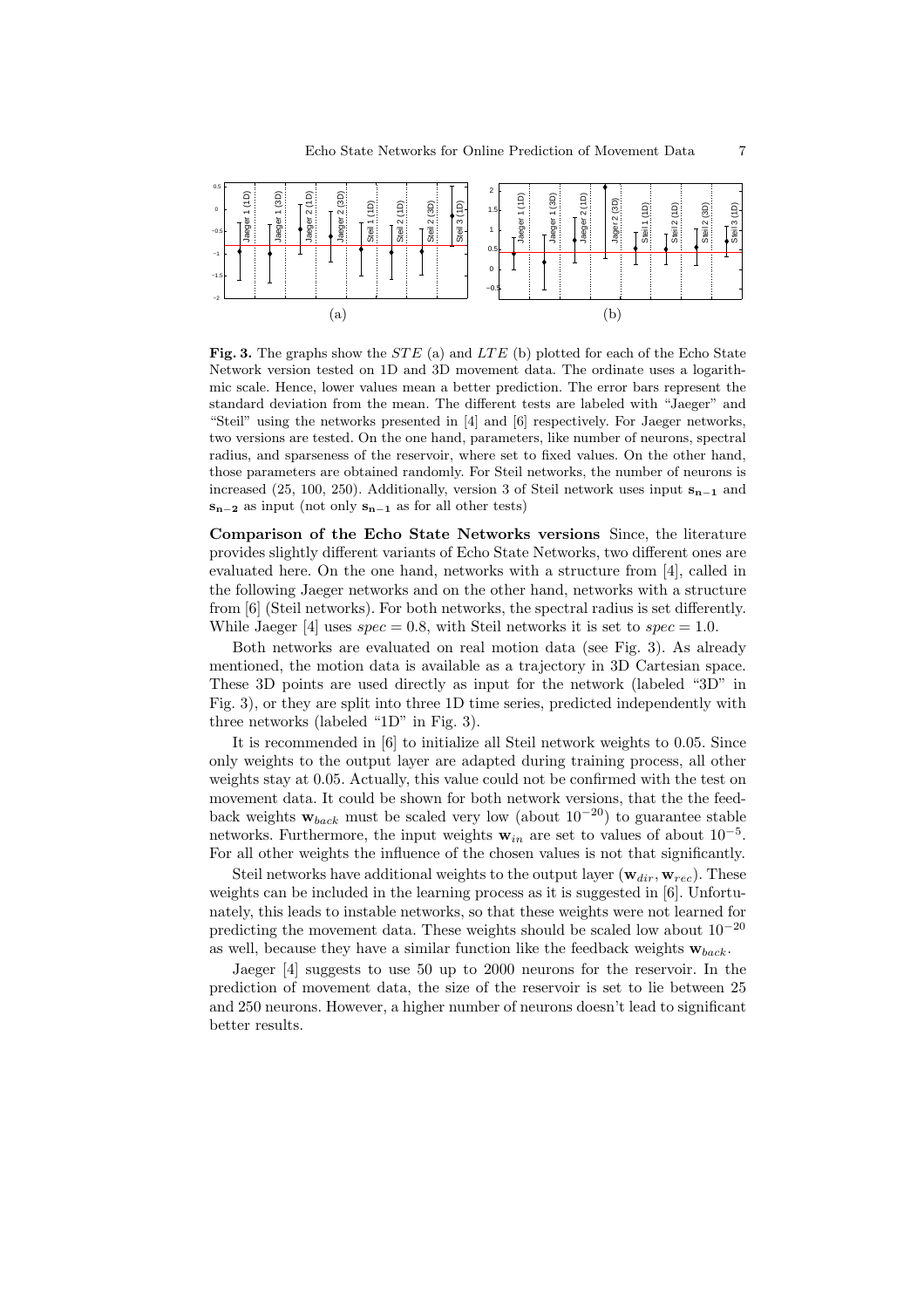

Fig. 4. The graphs shows the  $STE$  (b), (c) and  $LTE$  (a), (d) plotted for each of the algorithms tested with sine (a), Lorenz-attractor data (b), and movement data  $(c)$ ,  $(d)$ . The ordinate uses a logarithmic scale. Hence, lower values mean a better prediction. The error bars represent the standard deviation from the mean. For the STE all results lie relatively close together while the reference algorithm can only be beaten clearly by the Echo State Networks. Longer predictions show more differences in the results of the algorithms. Also the mean errors are higher than  $STE$ , as expected in longer predictions. The reference is beaten more clearly in general. Local Average Models and Echo State Networks show the best results.

Steil [6] adviises to apply Intrinsic Plasticity (adaption of transfer function parameters) for the first 200 time steps to improve classification results of the network. Those benchmark results were gained by applying the online learning rule. Since only offline learning rule is used here, the results could not be confirmed. In both types of networks, Intrinsic Plasticity seems to have only minor effects when the offline learning rule is applied.

Additionally, Steil networks were extended in a TDNN-like fashion, using more than only the last point of the trajectory as input (labeled "Steil 3" in Fig. 3). It can be observed that this leads to better predictions in the very first steps (about 5) but may destabilize the prediction in the following steps. In general, it leads to worse results for the chosen quality measures as they include 75 prediction steps.

Comparison to the reference algorithms In the prediction of sine trajectories, the Autoregressive Models show the best results in the mean for  $STE$  and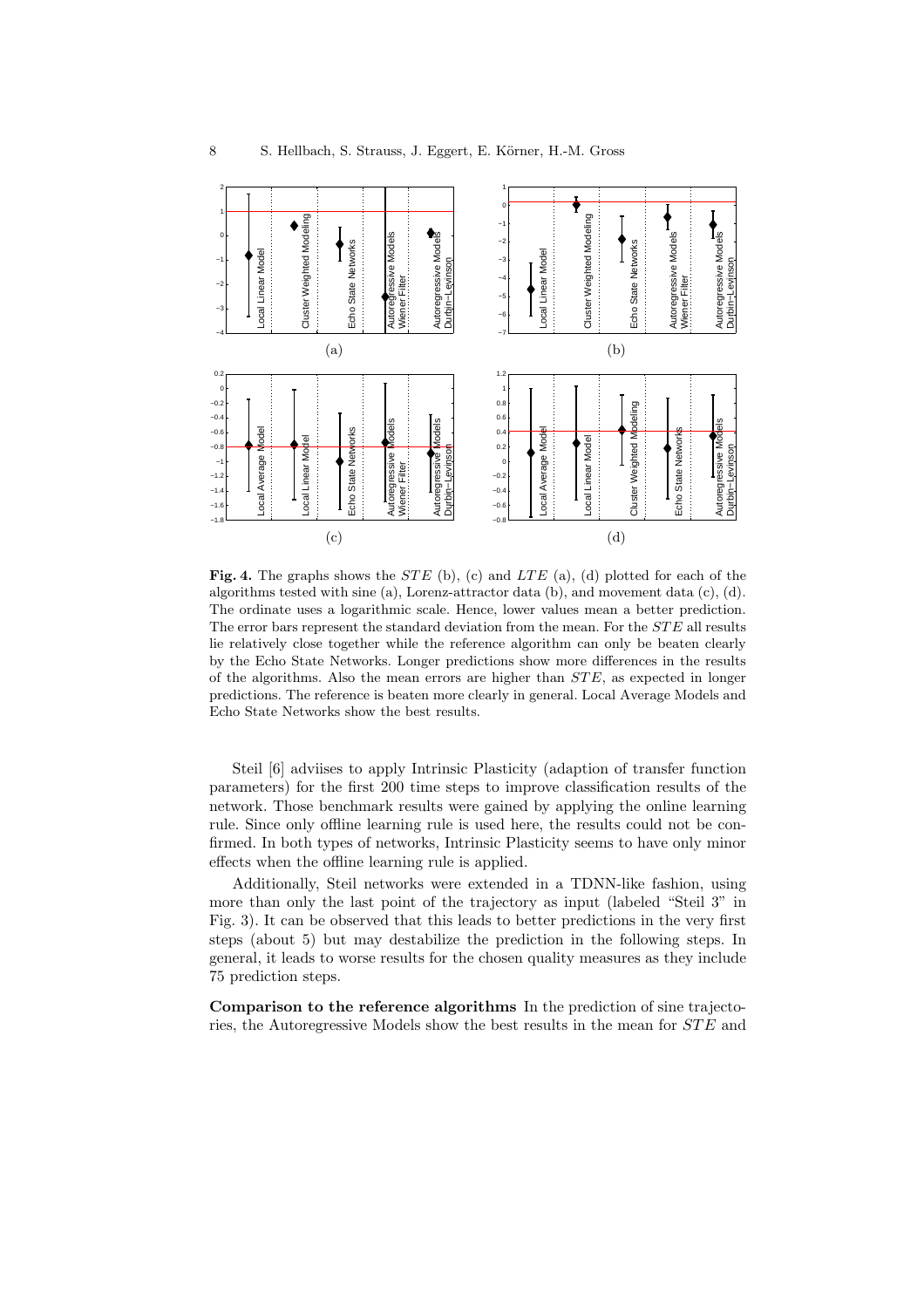$LTE$  (see Fig. 4(a)). Note that these algorithms can build up to high values, so that the standard deviation in this case is very high.

With worse mean errors the standard deviation is also lower. The Local Models and Echo State Networks lead also to quite good prediction results, while the used reference (data repetition of linear approximation) is beaten clearly by all prediction algorithms.

For predicting the chaotic Lorenz-Attractor (see Fig. 4(b)) the Local Linear Model leads to the best results. Echo State Networks perform also well – especially with higher number of neurons. Here, the reference algorithms are outperformed clearly, as well. The standard deviation of the prediction quality is relatively high.

For the prediction of real movement data, the Echo State Networks lead to the best results for the  $STE$  as it is shown in Fig. 4(c), while for long term prediction Local Models have slightly better results (Fig. 4(d)). The AR models perform barely better than the reference. Here the Durbin-Levinson algorithm achieves the best prediction quality. Cluster Weighted Models show the worst performance and their mean errors stay even behind the simple reference algorithms.

It seems that the usage of the additional weights in the Steil networks  $(\mathbf{w}_{dir}, \mathbf{w}_{rec})$  destabilizes the prediction especially over a long term, because of the fact that these networks have considerably worse prediction results.

In general, the difference between each of the algorithms and to the reference is much smaller than for the predictions of the sine or Lorenz-Attractor trajectories. Nevertheless, the best algorithms still beat the simple references clearly (as expected) and are able to predict movement trajectories, consisting of several hundred hypothetical steps, very well.

It can be concluded that the prediction of movement data seems to be a harder problem than predicting standard chaotic trajectories, such as those generated by the Lorenz-Attractor. This is caused by unique unexpected and unpredictable behavior, which can be observed in the movement data. Therefore, the choice of the number of neurons in the ESN reservoir, for example, has only a minor effect. In tests, the difference in the prediction results of movement data between 25 and 250 neurons were insignificant. It can be presumed that the structure of the movement data does not allow a higher accuracy in the prediction unlike other chaotic time series [4].

# 4 Conclusion

The intention of this paper was to connect the well-known fields of time series prediction and movement data handling in a new way. It was possible to show, that some of the algorithm are preforming well, while predicting movement data. Generally, it can be said that movement data behaves different than periodical sine and chaotic Lorenz-Attractor time series.

The tested algorithms show good results on movement data. However, some improved versions of the algorithms, which show good results for sine and Lorenzattractor time series, show no benefit for movement data.